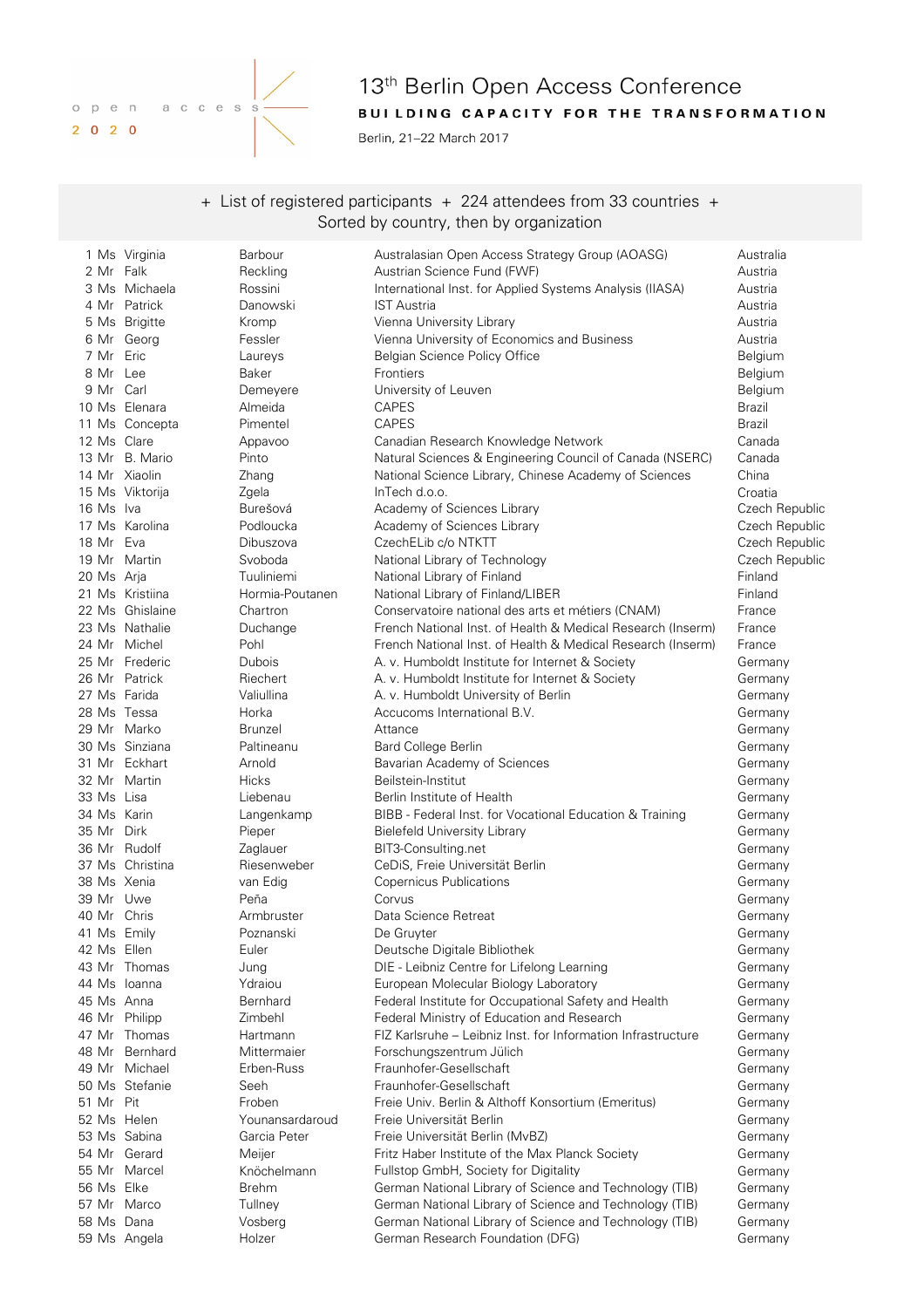

# 122 Ms Rita **Internal Pinhasi** Irish Research eLibrary, Maynooth University **Ireland** Ireland

# 13<sup>th</sup> Berlin Open Access Conference BUILDING CAPACITY FOR THE TRANSFORMATION

Berlin, 21-22 March 2017

|                | 60 Mr Mohab          | Abou Zeid          | Göttingen State and University Library (SUB)                | Germany              |
|----------------|----------------------|--------------------|-------------------------------------------------------------|----------------------|
| 61 Ms Ilaria   |                      | Fava               | Göttingen State and University Library (SUB)                | Germany              |
|                | 62 Ms Kristine       | Hillenkötter       | Göttingen State and University Library (SUB)                | Germany              |
| 63 Ms Najla    |                      | Rettberg           | Göttingen State and University Library (SUB)                | Germany              |
|                | 64 Mr Roland         | Bertelmann         | <b>Helmholtz Association</b>                                | Germany              |
|                | 65 Mr Christoph      | <b>Bruch</b>       | <b>Helmholtz Association</b>                                | Germany              |
|                | 66 Mr Michael        | Riegner            | Humboldt-Universität zu Berlin                              | Germany              |
| 67 Ms Beate    |                      | Brueggemann-Hasler | Information Centre for Life Sciences                        | Germany              |
| 68 Mr Simon    |                      | Ottersbach         | International Graduate Centre for the Study of Culture      | Germany              |
| 69 Mr          | Marcel               | Wrzesinski         | International Graduate Centre for the Study of Culture      | Germany              |
| 70 Ms Karin    |                      | Eckert             | Johannes Gutenberg University Mainz, Univ. Library          | Germany              |
| 71 Mr          | Sven                 | Fund               | Knowledge Unlatched                                         | Germany              |
| 72 Mr Max      |                      | Mosterd            | Knowledge Unlatched                                         | Germany              |
| 73 Mr Pajam    |                      | Sobhani            | Latest Thinking GmbH                                        | Germany              |
| 74 Ms Anita    |                      | Eppelin            | Leibniz Association                                         | Germany              |
|                | 75 Ms Ricarda        | Opitz              | Leibniz Association                                         | Germany              |
| 76 Mr          | Claus                | Dalchow            | Leibniz Centre for Agric. Landcape Reserach (ZALF)          | Germany              |
| 77 Ms Astrid   |                      | Vieler             |                                                             | Germany              |
| 78 Mr Arend    |                      |                    | Leipzig Universtiy                                          |                      |
|                |                      | Kuster             | Maverick publishing specialist                              | Germany              |
|                | 79 Ms Colleen        | Campbell           | Max Planck Digital Library                                  | Germany              |
| 80 Ms Kai      |                      | Geschuhn           | Max Planck Digital Library                                  | Germany              |
|                | 81 Ms Susanne        | Russell            | Max Planck Digital Library                                  | Germany              |
| 82 Mr Frank    |                      | Sander             | Max Planck Digital Library                                  | Germany              |
| 83 Mr Ralf     |                      | Schimmer           | Max Planck Digital Library                                  | Germany              |
|                | 84 Mr Michael        | Schlachter         | Max Planck Digital Library                                  | Germany              |
|                | 85 Mr Andreas        | Vogler             | Max Planck Digital Library                                  | Germany              |
| 86 Mr Peter    |                      | Wabitsch           | Max Planck Digital Library                                  | Germany              |
| 87 Mr Ulrich   |                      | Pöschl             | Max Planck Institute for Chemistry                          | Germany              |
| 88 Ms Ursula   |                      | Flitner            | Max Planck Institute for Human Development                  | Germany              |
| 89 Mr Georg    |                      | <b>Botz</b>        | Max Planck Society                                          | Germany              |
|                | 90 Mr Martin         | Stratmann          | Max Planck Society                                          | Germany              |
| 91 Ms Katrin   |                      | Neumann            | Max Weber Foundation                                        | Germany              |
| 92 Mr          | Quirin               | Schiermeier        | Nature                                                      | Germany              |
|                | 93 Mr Alexander      | Naydenov           | PaperHive                                                   | Germany              |
|                | 94 Mr Gernot         | Deinzer            | Regensburg University                                       | Germany              |
| 95 Ms Sybille  |                      | Geisenheyner       | Royal Society of Chemistry                                  | Germany              |
|                | 96 Ms Claudia        | Heidrich           | Royal Society of Chemistry                                  | Germany              |
|                | 97 Ms Juliane        | Ritt               | Springer Nature                                             | Germany              |
|                | 98 Ms Veronika       | Spinka             | <b>Springer Nature</b>                                      | Germany              |
| 99 Ms Steffi   |                      | Grimm              | Technische Universität Berlin                               | Germany              |
|                | 100 Ms Stefanie      | Kuballa            | Technische Universität Braunschweig, PLRI                   | Germany              |
|                | 101 Ms Frauke Gisela | Ralf               | Thieme Publishing Group                                     | Germany              |
|                | 102 Mr Carsten       | Elsner             | TU Braunschweig                                             | Germany              |
| 103 Mr         | Kim                  | <b>Braun</b>       | University Library (BIS), C. v. Ossietzky Univ. Oldenburg   | Germany              |
| 104 Mr Tobias  |                      | Pohlmann           | University Library Kassel                                   | Germany              |
| 105 Ms Julia   |                      | Dickel             | University of Veterinary Medicine Hannover, Foundation      | Germany              |
|                | 106 Mr Dominik       | Scholl             | Wikimedia Deutschland                                       | Germany              |
|                | 107 Ms Eva-Maria     | Scheer             | Wiley                                                       | Germany              |
| 108 Ms Eva E.  |                      | Wille              | Wiley                                                       | Germany              |
| 109 Mr Olaf    |                      |                    | ZBW - Leibniz Information Centre for Economics              | Germany              |
| 110 Mr Adam    |                      | Siegert            |                                                             |                      |
| 111 Mr Gábor   |                      | Der                | Library & Inform. Centre of the Hungarian Acad. of Sciences | Hungary              |
|                |                      | Makara             | National Office of Research, Development & Innovation       | Hungary              |
| 112 Mr Birgir  |                      | Björnsson          | National and University Library of Iceland                  | Iceland              |
| 113 Mr Daniel  |                      | Spichtinger        | European Commission                                         | Int'l/Belgium        |
|                | 114 Ms Dagmar        | Meyer              | European Research Council                                   | Int'l/Belgium        |
| 115 Ms Lidia   |                      | Borrell-Damián     | European University Association                             | Int'l/Belgium        |
| 116 Ms Isoline |                      | Roger-Dalbert      | Science Europe                                              | Int'l/Belgium        |
| 117 Mr Lars    |                      | Bjørnshauge        | <b>DOAJ</b>                                                 | Int'l/Denmark        |
| 118 Ms Claire  |                      | Redhead            | <b>OASPA</b>                                                | Int'l/Netherlands    |
|                | 119 Ms Vanessa       | Proudman           | <b>SPARC</b> Europe                                         | Int'l/Netherlands    |
|                | 120 Mr Salvatore     | Mele               | <b>CERN</b>                                                 | Int'l/Switzerland    |
| 121 Ms Barbara |                      | Kalumenos          | International Association of STM Publishers                 | Int'l/United Kingdom |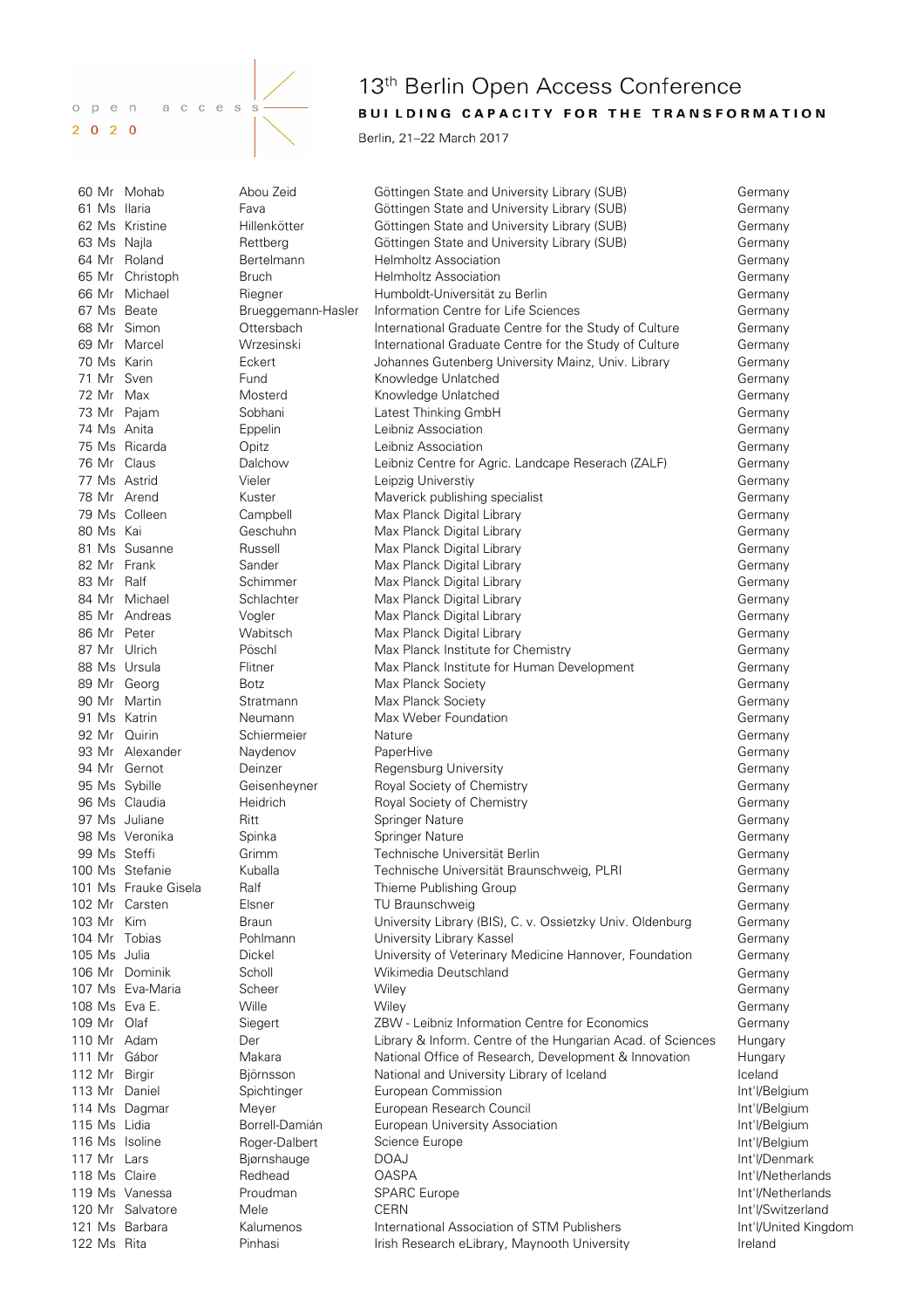

# 13<sup>th</sup> Berlin Open Access Conference BUILDING CAPACITY FOR THE TRANSFORMATION

Berlin, 21-22 March 2017

123 Ms Luisa Gaggini Casalini Libri Italy 124 Mr Roberto **Delle Donne** CRUI; University of Naples Federico II and CRUI; University of Naples Federico II 125 Ms Silvana **Mangiaracina** National Research Council (CNR) **Italy** Italy 126 Mr Alberto Franco Pozzolo **Inversity of Molise** Italy **Italy** Italy 127 Ms Gabriella **Benedetti** Benedetti University of Pisa **Italy** Italy 128 Ms Midori Ichiko JUSTICE Japan 129 Mr Jun **Mational Institute of Informatics** Mational Institute of Informatics and Alexandr Mational Institute of Informatics Alexandr Mational Institute of Informatics Alexandr Mational Institute of Informatics Alexandr 130 Ms Juliane Schulze National Library Luxembourg/Consortium Luxembourg Luxembourg 131 Mr Natsag Batbayar Mongolian Customs General Administration Mongolia 132 Ms Jasmin Lange Lange Brill Netherlands Netherlands 133 Mr Hans van der Meij Brill Netherlands 134 Ms Natalia **Grygierczyk** Radboud University **Netherlands** Netherlands 135 Ms Saskia C. J. de Vries Sampan - academia & publishing/LingOA Netherlands 136 Ms Wilma van Wezenbeek IV Delft Library Netherlands Netherlands 137 Mr Johan **Rooryck Brook Brook University Leiden** Netherlands Netherlands 138 Mr Eduard Jacob University of Amsterdam/KNVI Netherlands 139 Ms Fleur Stigter Summan Utrecht University Library/Uopen Journals Netherlands 140 Mr Robert van der Vooren VSNU Netherlands 141 Mr Conrad Comonhinmin Covenant University **Nigeria** Nigeria 142 Mr Nils Andenæs CERES (Cristin) Norway 143 Ms Katrine Weisteen Bjerde CERES (Cristin) Norway 144 Ms Nina **Karlstrøm CERES (Cristin)** Norway Norway 145 Ms Sigrid Tollefsen Ministry of Education & Research, Dpt. of Research Norway 146 Mr Ståle Sand Kalkvik Norwegian University of Science and Technology (NTNU) Norway 147 Ms Kjersti Faldet Listhaug Norwegian University of Science and Technology (NTNU) Norway 148 Mr Curt Rice Rice Oslo & Akershus University College of Applied Sciences Norway 149 Mr David Allen Allen Scandinavian University Press (Universitetsforlaget) Norway 150 Ms Karin **Rydving Community Community Community** University of Bergen Norway Norway 151 Mr Haavard Kolle Riis University of Oslo Norway 152 Mr Jan Erik Frantsvåg University of Tromsø - The Arctic University of Norway Norway 153 Mr Kenneth Ruud University of Tromsø - The Arctic University of Norway Norway 154 Ms Munazza Mashkoor Provincial Assembly of Sindh Pakistan Pakistan 155 Ms Shehla Raza Provincial Assembly of Sindh Pakistan Pakistan 156 Ms Magda Dolinska-Rydzek De Gruyter Open Poland 157 Ms Małgorzata Rychlik Poznań University Library Poland 158 Mr Joao **Mendes Moreira** Foundation for Science and Technology **Portugal** Portugal 159 Mr Andrey **Peresypkin** Belgorod National Research University **Russian Federation** 160 Ms Olesya **Serkina** Belgorod National Research University **Russian Federation** Russian Federation 161 Ms Elena **Sherstjukova** Belgorod National Research University **Russian Federation** 162 Mr Turki Alanazan Saudi Fund for Development Saudi Arabia 163 Mr Fahd Alsubaihi Saudi Fund for Development Saudi Arabia 164 Mr Glenn Truran South African Nat'l Library & Information Consortium South Africa 165 Ms Seon Heui Choi Choi KISTI CHO CHOI South Korea 166 Ms Hyekyong Hwang KISTI Names And American South Korea 167 Mr Kyung Cheol Kim National Library of Korea **South Korea** South Korea South Korea 168 Ms Agnès Ponsati Spanish National Research Council (CSIC) Spain 169 Mr Ignasi Labastida Universitat de Barcelona Spain 170 Ms Beate Eellend National Library of Sweden Sweden 171 Ms Anna **Lundén** Cunden National Library of Sweden **National Library of Sweden** Sweden 172 Ms Britta **Lövgren** Biksbankens Jubileumsfond **Sweden** Sweden 173 Ms Sofie **Stockholm University** Stockholm University Sweden 174 Ms Lisbeth Söderqvist Swedish Research Council Sweden 175 Mr Claudio Aspesi Aspesi Advisors Switzerland 176 Mr Niklaus Landolt Bern University Library Switzerland Switzerland 177 Mr Fabian **Felder** Felder Consortium of Swiss Academic Libraries Consortium of Switzerland 178 Mr Joachim Flickinger Flickinger Karger Publishers Switzerland Switzerland 179 Ms Gabriella and Karger Charger Karger Publishers Switzerland Switzerland 180 Mr Franck Carolyn Vazquez MDPI MOME Switzerland Switzerland 181 Mr Beat Immenhauser Swiss Academy of Humanities and Social Sciences Switzerland 182 Ms Ingrid **Kissling Swiss National Science Foundation** Switzerland Switzerland 183 Mr Roberto Caldara University of Fribourg/Swiss National Science Foundation Switzerland 184 Mr Daniel **Wyler** Wyler University of Zurich/OA delegate of Swissuniversities Switzerland 185 Mr Alastair Cook Cook American Chemical Society Chemical Society Cook United Kingdom